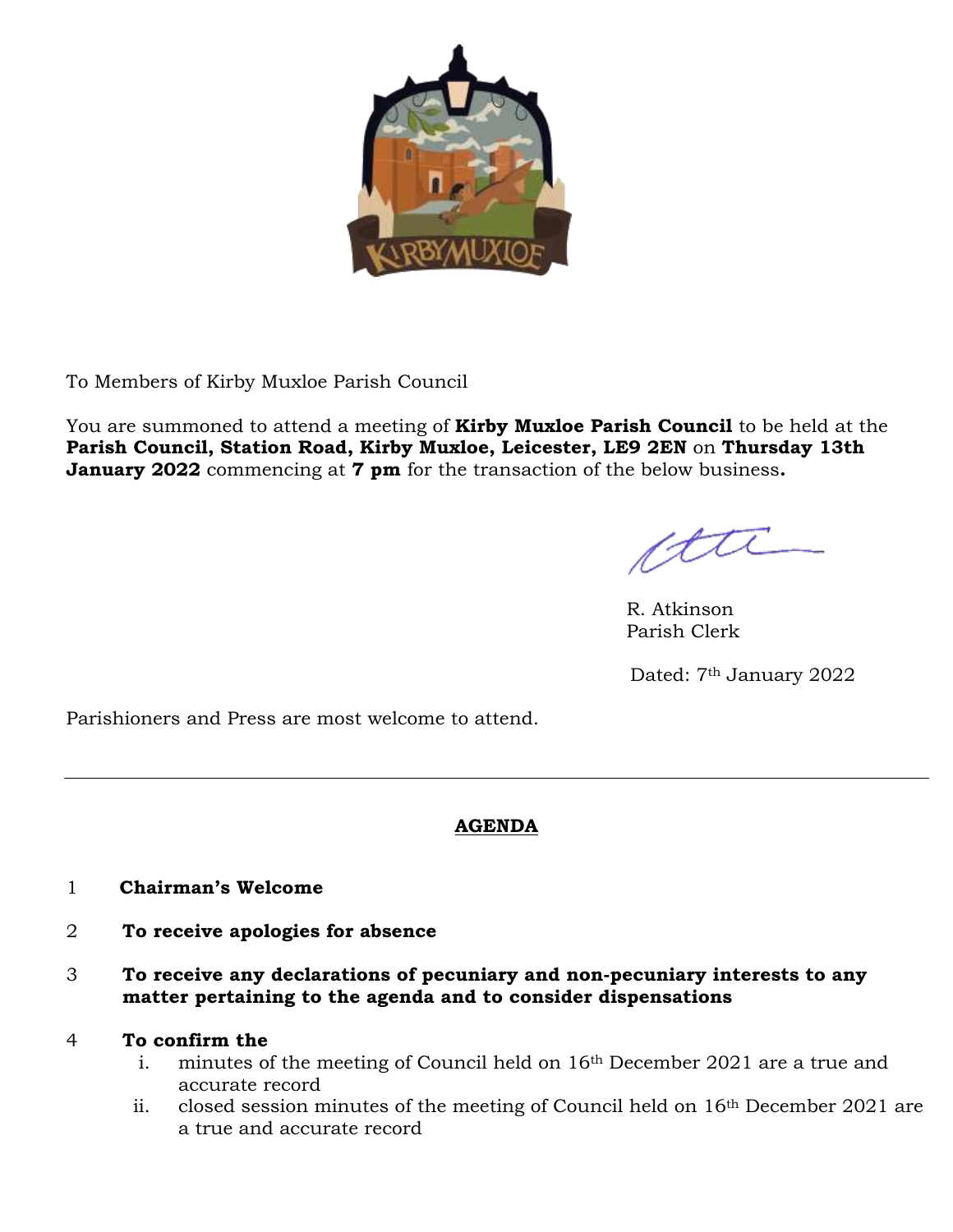- 5 **To receive a Report from the Police Beat Officer**  (15 minutes are set aside)
- 6 **To receive a Report from Leicestershire County Council** (15 minutes are set aside)
- 7 **To receive a Report from Blaby District Council** (15 minutes are set aside)

### 8 **Public Participation**

(15 minutes are set aside for members of the public to raise issues and ask questions)

### 9 **Clerks Report**

- i. To verify all payments made since the previous meeting
- ii. To verify and authorise the Payments Schedule
- iii. To verify Bank Reconciliations
- iv. To verify Income and Expenditure to date

### 10 **To provide an update on**

- i. The Byways, 11 Court Close, Kirby Muxloe
- ii. The Local Plan
- iii. Barry Drive 'Rat Run'

### 11 **To receive a report from Representatives to Outside Bodies:**

- i. Kirby Muxloe Village Hall
- ii. Kirby Muxloe Library and Community Hub
- iii. Progress with Lubbesthorpe

### 12 **To consider a quotation/s for**

(*Permission to be gained from Kirby Muxloe Recreation Ground Charity, where required)*

- i. Clearing the brook from Main Street to Oakcroft Avenue
- ii. Replacing a faulty dome CCTV camera by the entrance to the car park
- iii. Installing a new CCTV camera by the Sports Pavilion
- iv. Planting the Summer containers
- v. A full reinstatement valuation undertaken on buildings insured

### 13 **To receive the Leisure, Parks and Cemetery recommended budget and to discuss and consider Council's budget for 2022-23**

### 14 **To discuss and consider**

(*Permission to be gained from Kirby Muxloe Recreation Ground Charity, where required)*

- i. Hosting an event for Her Majesty The Queen's Platinum Jubilee
- ii. Issues with a recently installed Memorial bench
- iii. A Compulsory Purchase Order
- iv. An alternative wildlife verge